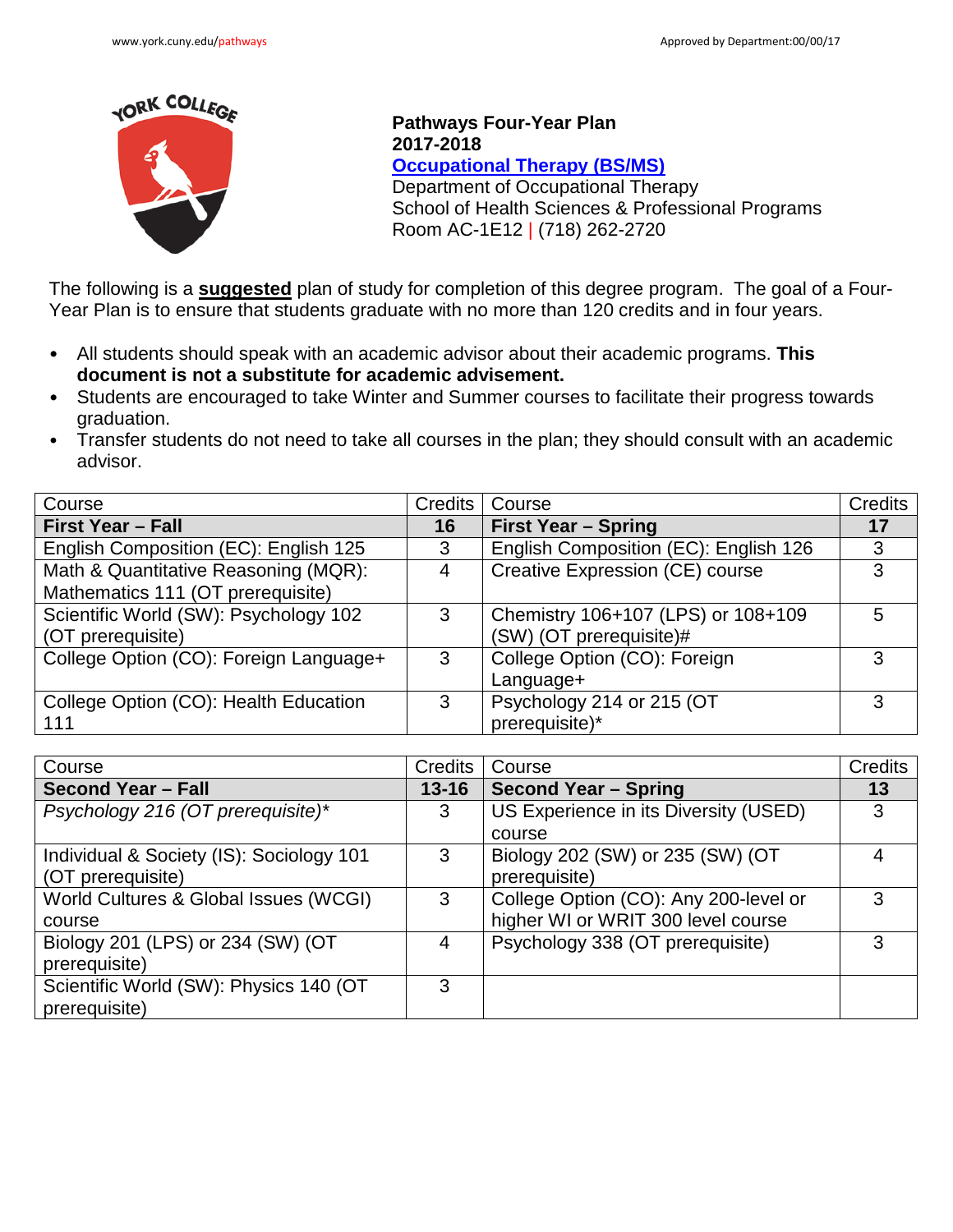| Course                   |    | Credits   Course                | Credits |
|--------------------------|----|---------------------------------|---------|
| Third Year - Fall        | 17 | Third Year - Spring             | 14.5    |
| Occupational Therapy 313 | 3  | Occupational Therapy 318        | ົ       |
| Occupational Therapy 315 | 4  | Occupational Therapy 319        |         |
| Occupational Therapy 316 | 4  | <b>Occupational Therapy 423</b> |         |
| Occupational Therapy 321 | 3  | Occupational Therapy 424        |         |
| Occupational Therapy 322 | 3  | Occupational Therapy 432        | 3.5     |

| Course                    | Credits | Course                        | Credits |
|---------------------------|---------|-------------------------------|---------|
| <b>Fourth Year - Fall</b> | 14.5    | <b>Fourth Year - Spring</b>   | 14      |
| Occupational Therapy 403  | 3       | Occupational Therapy 505      |         |
| Occupational Therapy 404  |         | Occupational Therapy 508      |         |
| Occupational Therapy 411  | 4       | Occupational Therapy 517      |         |
| Occupational Therapy 417  | 3.5     | Occupational Therapy 518 (WI) |         |
|                           |         | Occupational Therapy 647      |         |

| Course                   | Credits | Course                   | Credits |
|--------------------------|---------|--------------------------|---------|
| Fifth Year - Fall        | 15      | Fifth Year - Spring      | 10      |
| Occupational Therapy 506 | 4       | Occupational Therapy 641 |         |
| Occupational Therapy 507 |         | Occupational Therapy 642 |         |
| Occupational Therapy 509 | 4       |                          |         |
| Occupational Therapy 513 | 3       |                          |         |
| Occupational Therapy 519 |         |                          |         |
| Occupational Therapy 523 |         |                          |         |
| Occupational Therapy 524 |         |                          |         |

| Course                          |    | Credits   Course | Credits |
|---------------------------------|----|------------------|---------|
| <b>Sixth Year - Fall</b>        | 12 |                  |         |
| Occupational Therapy 522        |    |                  |         |
| Occupational Therapy 643        |    |                  |         |
| Occupational Therapy 644        | ◠  |                  |         |
| Occupational Therapy 645 A or B | ◠  |                  |         |

- York students are required to complete (pass) three (3) Writing intensive (WI) courses: two (2) in the lower division (100-200 level) and one (1) in the upper division (300-level).
- If you transferred to York College with credit for General Education requirements, you must still complete one (1) WI course in the upper division within your major. If your major has no upper division WI course, you must take a WI course chosen in consultation with your major advisor.
- BS students must complete 60 credits of liberal arts See Bulletin.

# In order to register for Chemistry 106 and 107 OR Chemistry 108 and 109, students must demonstrate competence in Algebra via placement in Math 121 by the Math department, or completion of Math 104 or Math 120.